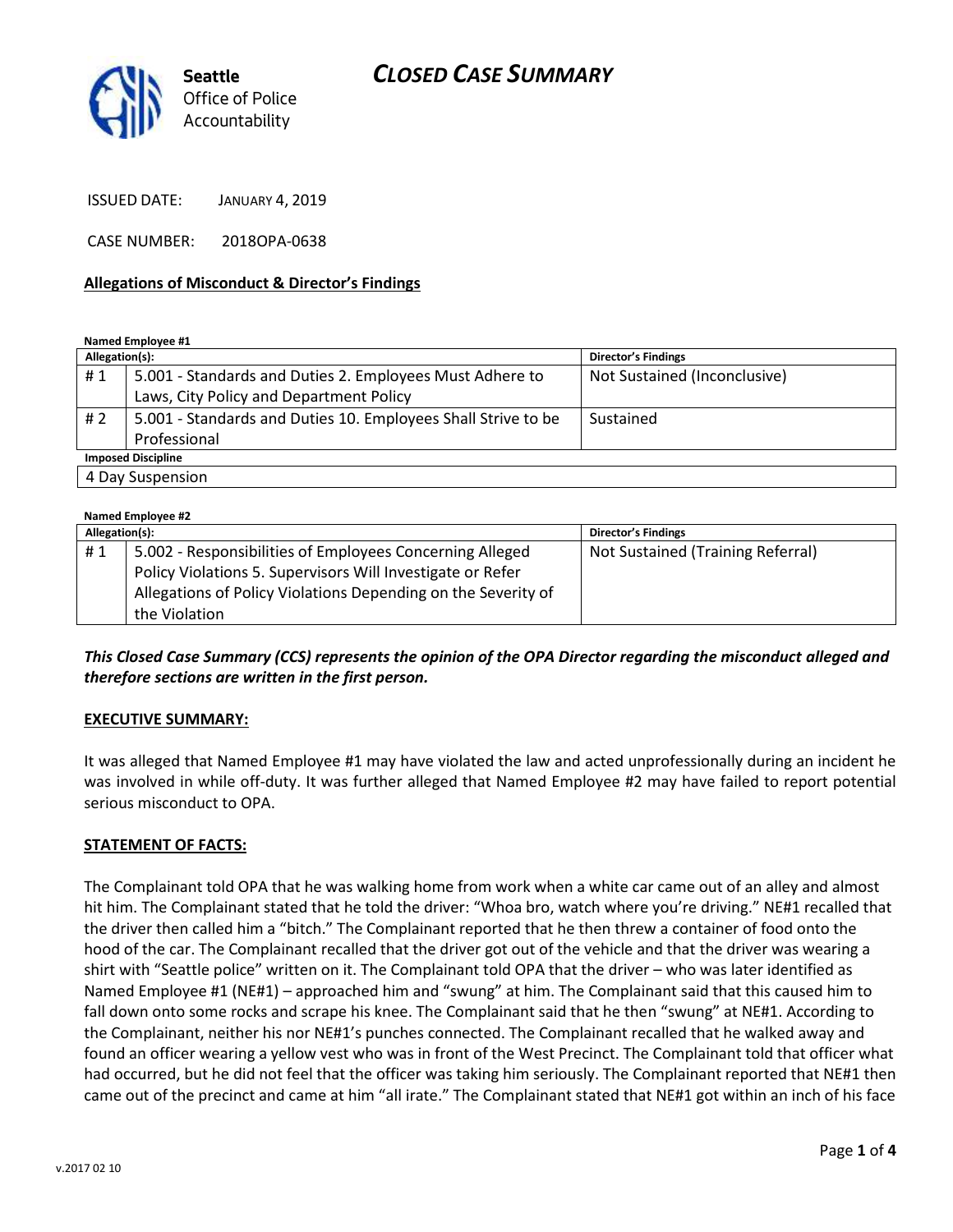

**Seattle** *Office of Police Accountability*

# *CLOSE CASE SUMMARY*

OPA CASE NUMBER: 2018OPA-0638

and was "trash talking." The Complainant told OPA that he "cussed out" the officers who were present and then walked away.

NE#1 told OPA that he was driving down the alley on his way to the West Precinct when he saw the Complainant who was, as NE#1 described, "animated." NE#1 stated that the Complainant was speaking to him, but NE#1 continued to drive and asked the Complainant if he was okay. NE#1 said that he then heard a loud impact on the side of his car. NE#1 stated that he got out of his vehicle and grabbed onto the Complainant by his shirt sleeve, but that the Complainant pulled out of his shirt and fled from the scene. NE#1 then continued driving to the precinct. He got out of his car and spoke to another officer. At that time, he observed that there was food on the side of his car. NE#1 stated that he screened this issue with Named Employee #2, who was a supervisor, and was told to document the incident in a report. NE#1 denied that he swung at or pushed the Complainant. He also denied seeing the Complainant fall. NE#1 did not recall the Complainant pushing him.

NE#1 denied engaging in law enforcement activities during this incident. He stated that, instead, he was acting as a private citizen and tried to detain the Complainant because NE#1 believed that he was the victim of a crime. He did not identify himself as a police officer at that time. NE#1 recalled that he went inside of the precinct and, when he exited, he saw the Complainant and again engaged with him. He stated that he was heated at the time. He confirmed that he told the Complainant: "I'm off duty now." He stated that he probably used profanity towards the subject and he recognized that he got physically close to the Complainant. NE#1 told OPA that he was "very upset" and "lost [his] bearings." When asked whether his actions escalated the situation, NE#1 responded that he did not think his actions did so, but stated that: "it wasn't the smartest choice." When asked whether he believed that his actions were professional, NE#1 stated "no" and told OPA that he was "embarrassed." At the time of the incident, NE#1 was wearing a shirt with the SPD logo and a skull. The shirt had a message on it that read: "The best defense against evil men is good men who are skilled in violence." NE#1 did not believe that this shirt or its message were unprofessional or undermined the public's confidence or trust in SPD.

### **ANALYSIS AND CONCLUSIONS:**

## **Named Employee #1 - Allegation #1** *5.001 - Standards and Duties 2. Employees Must Adhere to Laws, City Policy and Department Policy*

This matter was initially referred by OPA for criminal investigation to determine whether NE#1's actions in this matter violated the law. Specifically, the issue was whether NE#1 engaged in an assault of the Complainant. The criminal investigator determined that there was insufficient evidence to find that NE#1 did so. This matter was referred back to OPA and this administrative investigation ensued.

SPD Policy 5.001-POL-2 requires that employees adhere to laws, City policy, and Department policy.

If the Complainant's account of the incident is true, it appears that NE#1 may have assaulted him without a legal justification to do so. However, NE#1 denied striking, pushing, or otherwise assaulting the Complainant. There was no third-party surveillance video of this incident. Moreover, there were no witnesses other than NE#1 and the Complainant. As such, given the dispute of fact between the parties, OPA cannot conclusively determine what occurred in the alley and whether NE#1's actions were contrary to law.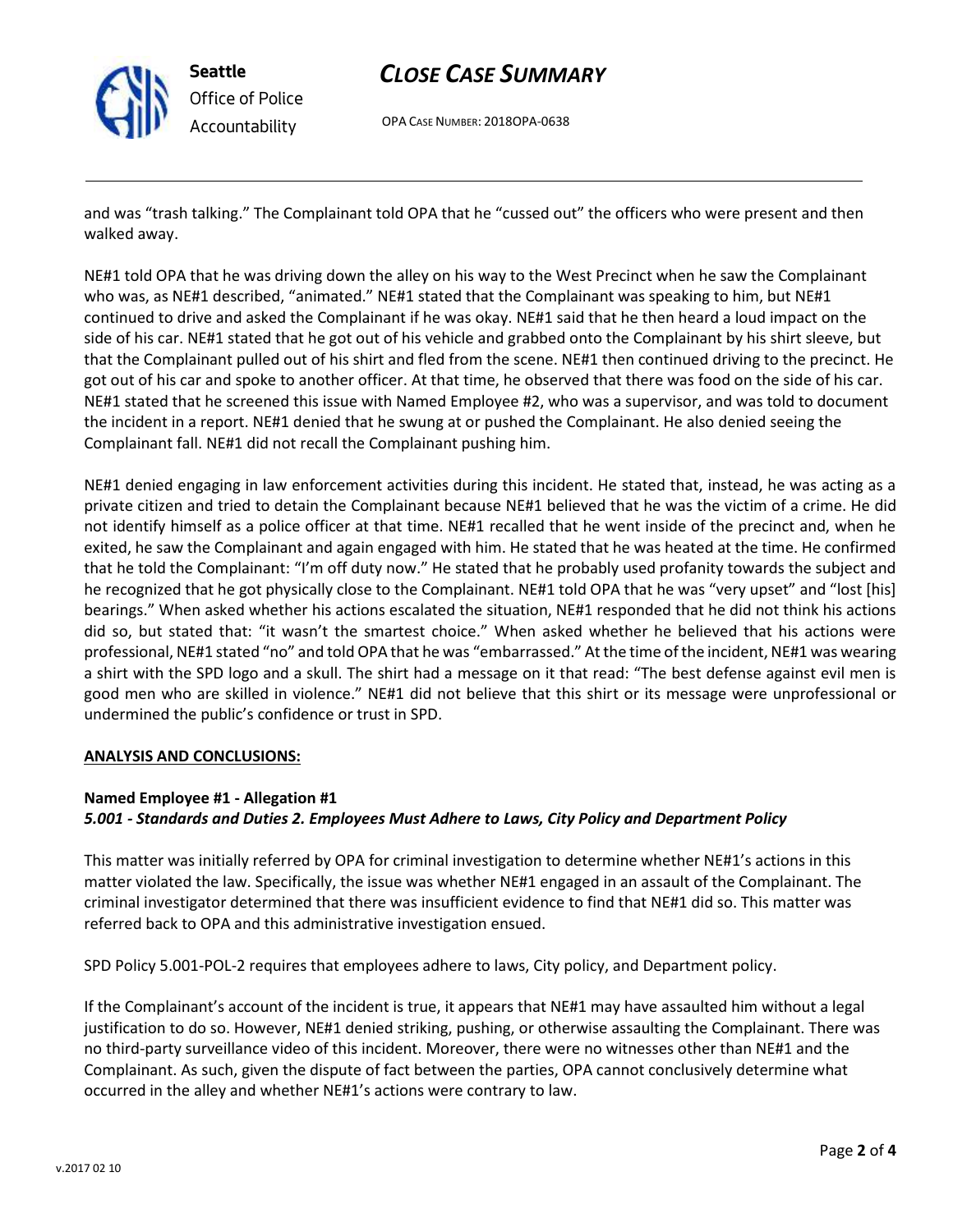

**Seattle** *Office of Police Accountability*

# *CLOSE CASE SUMMARY*

OPA CASE NUMBER: 2018OPA-0638

For these reasons, I recommend that this allegation be Not Sustained – Inconclusive.

Recommended Finding: **Not Sustained (Inconclusive)**

### **Named Employee #1 - Allegation #2** *5.001 - Standards and Duties 10. Employees Shall Strive to be Professional*

It was further alleged that NE#1's behavior during this incident violated the Department's professionalism policy.

SPD Policy 5.001-POL-10 requires that SPD employees "strive to be professional at all times." The policy further instructs that "employees may not engage in behavior that undermines public trust in the Department, the officer, or other officers." (SPD Policy 5.001-POL-10.) The policy further states the following: "Any time employees represent the Department or identify themselves as police officers or Department employees, they will not use profanity directed as an insult or any language that is derogatory, contemptuous, or disrespectful toward any person." (*Id*.) Lastly, the policy instructs Department employees to "avoid unnecessary escalation of events even if those events do not end in reportable uses of force." (*Id*.)

As discussed above, NE#1 acknowledged that his behavior was unprofessional during this incident. I agree. I find that his behavior was unprofessional in three main respects. First, his words and tone were aggressive, disrespectful, and contemptuous towards the Complainant. Second, NE#1 used profanity directed towards the Complainant. Third, NE#1's conduct impermissibly and unnecessarily escalated this situation. I conclude that the totality of his conduct was inconsistent with the express terms of the Department's professionalism policy.

I also find that NE#1's wearing of a shirt with the SPD logo that contained a message referencing the use of violence was unprofessional. The message displayed on the shirt served, in OPA's opinion, to undermine the Department in the view of the public. This is the particularly the case given the tenuous place that law enforcement, including SPD, has found itself in when officers have engaged in shootings of community members. These shootings, even if ultimately justified, can create distance and mistrust between officers and the community. By wearing a shirt referencing violence and associating that violence with SPD, NE#1 potentially caused that distance to widen and that mistrust to greaten. This is expressly contrary to the stated goals and mission of the Department.

For these reasons, I recommend that this allegation be Sustained.

### Recommended Finding: **Sustained**

### **Named Employee #2 - Allegation #1**

### *5.002 - Responsibilities of Employees Concerning Alleged Policy Violations 5. Supervisors Will Investigate or Refer Allegations of Policy Violations Depending on the Severity of the Violation*

This allegation was classified for investigation against NE#2 based on his failure to report NE#1's conduct to OPA. At the time of the incident, NE#2, a Sergeant, was working off-duty in front of the precinct. The Complainant approached him and informed him of NE#1's conduct. NE#2 summoned other patrol officers to the scene and those officers interacted with the Complainant and eventually took a report. NE#2 took no further action and did not refer any of NE#1's conduct to OPA.